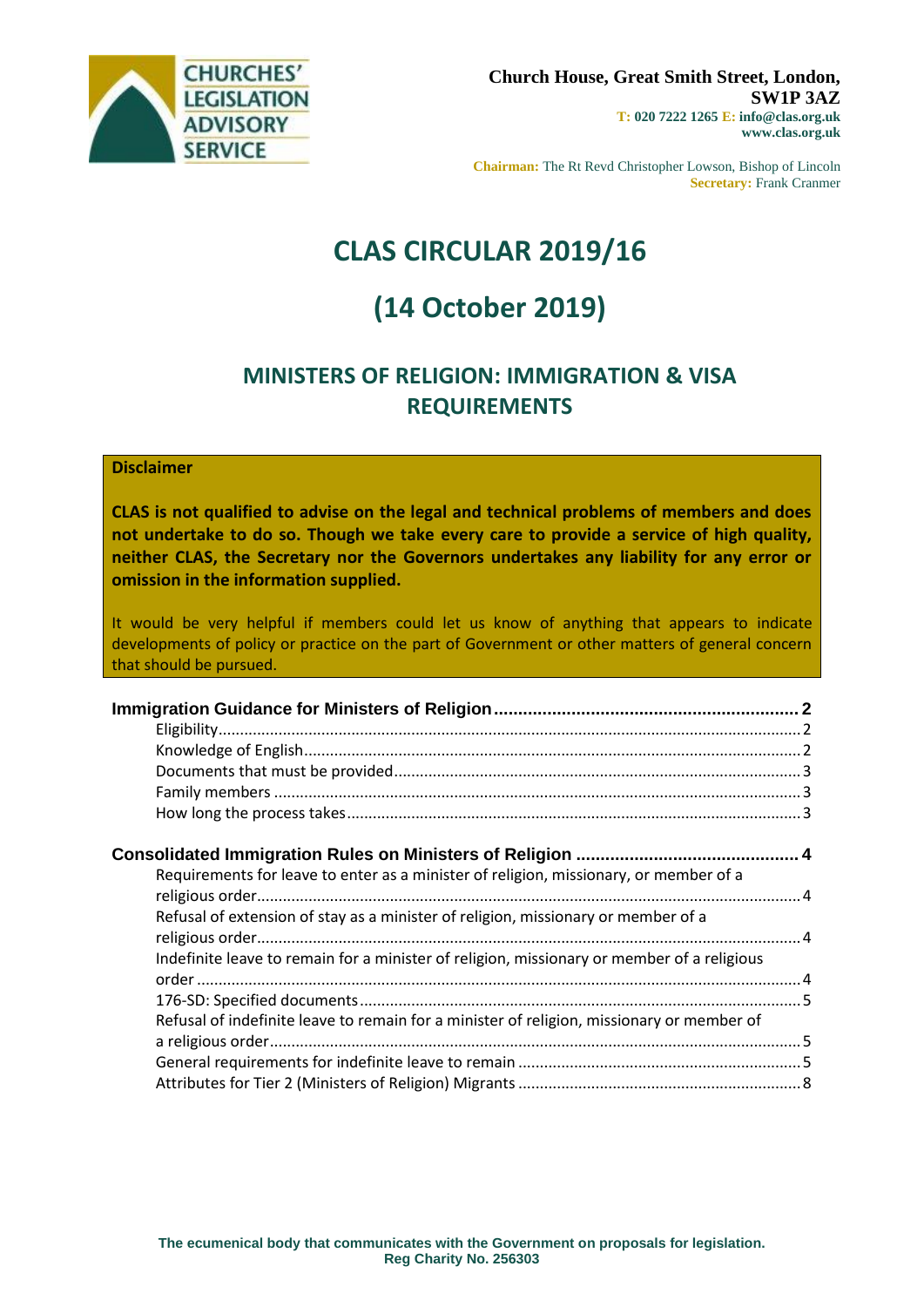# <span id="page-1-0"></span>**Immigration Guidance for Ministers of Religion**

**For information**

### <span id="page-1-1"></span>**Eligibility**

Government guidance states that applicants must:

- have a certificate of sponsorship for the job applicants can only use their certificate of sponsorship reference number once and must use it three months after receiving it;
- prove their **knowledge of English**;
- have personal savings to support themselves when in the UK;
- show that they may travel, as well as their travel history over the last 5 years; and
- provide tuberculosis test results, if [required.](https://www.gov.uk/tb-test-visa/countries-where-you-need-a-tb-test-to-enter-the-uk)

Applicants must have £945 in their bank account for 90 days before the application date, unless they have either a fully approved ('A-rated') sponsor who can cover their costs in the UK, or Tier 2 visa if applying from within the UK.

#### <span id="page-1-2"></span>**Knowledge of English**

Applicants can prove their knowledge of English by passing [an approved English language test](https://www.gov.uk/government/publications/guidance-on-applying-for-uk-visa-approved-english-language-tests) with at least CEFR level B2 in reading, writing, speaking and listening, or having an academic qualification that was taught in English and is recognised by [UK NARIC](http://www.naric.org.uk/visasandnationality) as being equivalent to a UK bachelor's degree, master's degree or PhD.

Applicants will not need to prove their knowledge of English if they are a national of one of the following countries:

- Antigua and Barbuda Dominica St Lucia
- Australia Grenada St Vincent and the Grenadines
	-
- 
- the Bahamas Guyana Trinidad and Tobago
	-
- Barbados Jamaica USA.
	-
- Belize New Zealand
- <span id="page-1-3"></span>• Canada • St Kitts and Nevis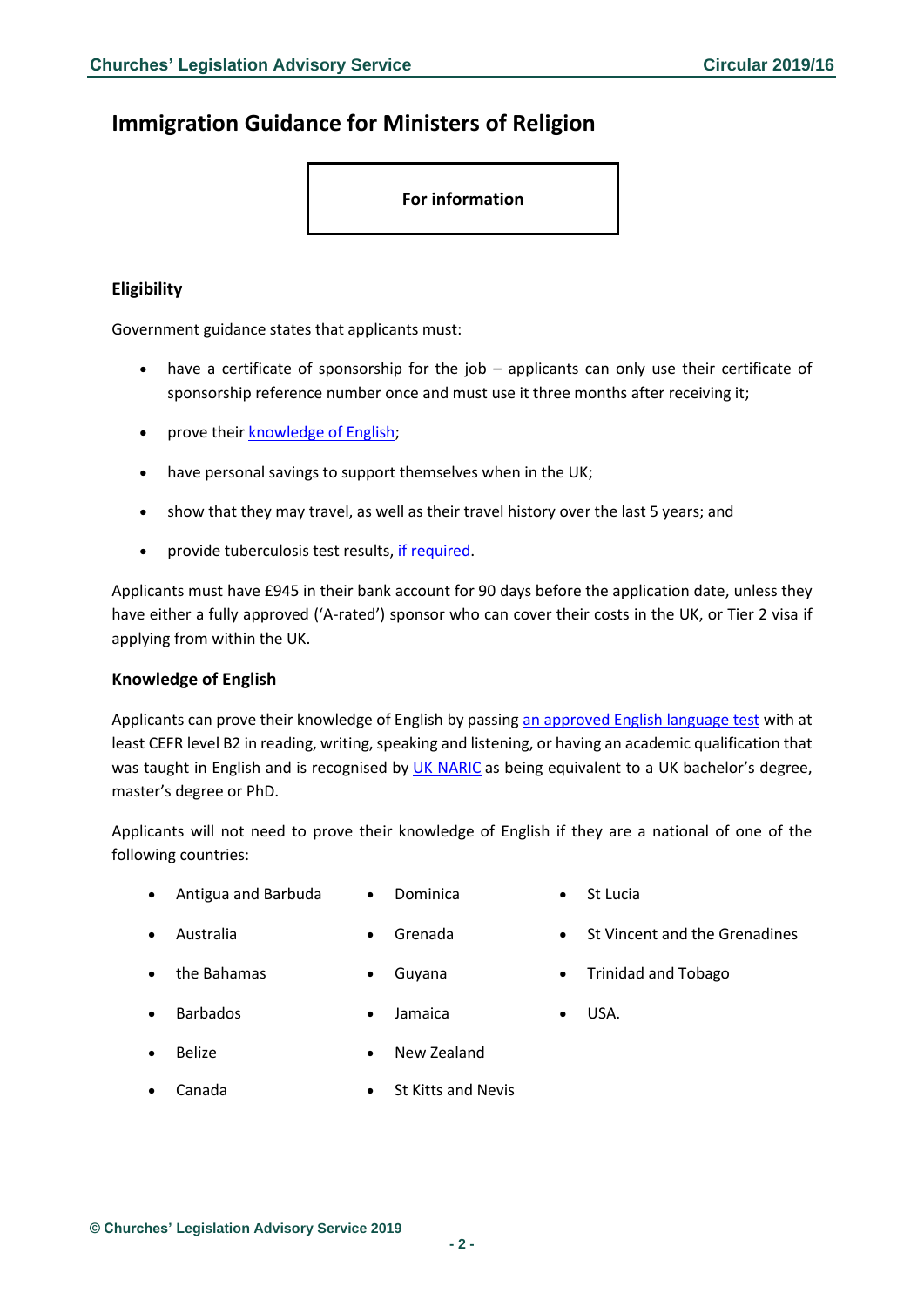#### **Documents that must be provided**

When applying, an applicant will need to provide:

- a certificate of sponsorship reference number;
- proof o[f knowledge of English;](https://www.gov.uk/tier-2-minister-of-religion-visa/knowledge-of-english)
- a bank or building society statement or letter that shows that the applicant has enough [personal savings;](https://www.gov.uk/tier-2-minister-of-religion-visa/eligibility)
- a current passport or travel document to prove that the applicant can travel and an applicant will need a blank page in his or her passport for a visa;
- expired passports or travel documents if the applicant needs them to show his or her travel history; and
- tuberculosis test results if the applicant is from a listed [country.](https://www.gov.uk/tb-test-visa/countries-where-you-need-a-tb-test-to-enter-the-uk)

#### <span id="page-2-0"></span>**Family members**

Until 31 October at any rate (who knows what will happen after that date?), an applicant's family members ('dependants') must apply to join or remain with the applicant in the UK if they are from outside the [European Economic Area \(EEA\) or Switzerland.](https://www.gov.uk/eu-eea) A 'dependant' is any of the following:

- the applicant's partner;
- the applicant's child under 18; and/or
- the applicant's child *over* 18 if he or she is currently in the UK as a dependant.

Each dependant must have £630 available to them, whether they apply separately or not. This is in addition to the £945 that applicants must have to support themselves. Applicants must be able to prove that they have the money and that it has been in their (or a dependant's) bank account for at least 90 days before applying.

#### <span id="page-2-1"></span>**How long the process takes**

Once they have applied, applicants can stay in the UK until they have recieved a decision, *as long as they applied before their last visa expired*. Decisions are usually made within eight weeks of the application date if they use the standard service or within five working days if using the priority service. If applicants use the super-priority service a decision will be made by the end of the next working day after the UKVCAS appointment (if the appointment is on a weekday) or two working days after the UKVCAS appointment if an appointment is at the weekend.

[Source: Home Office, 7 October]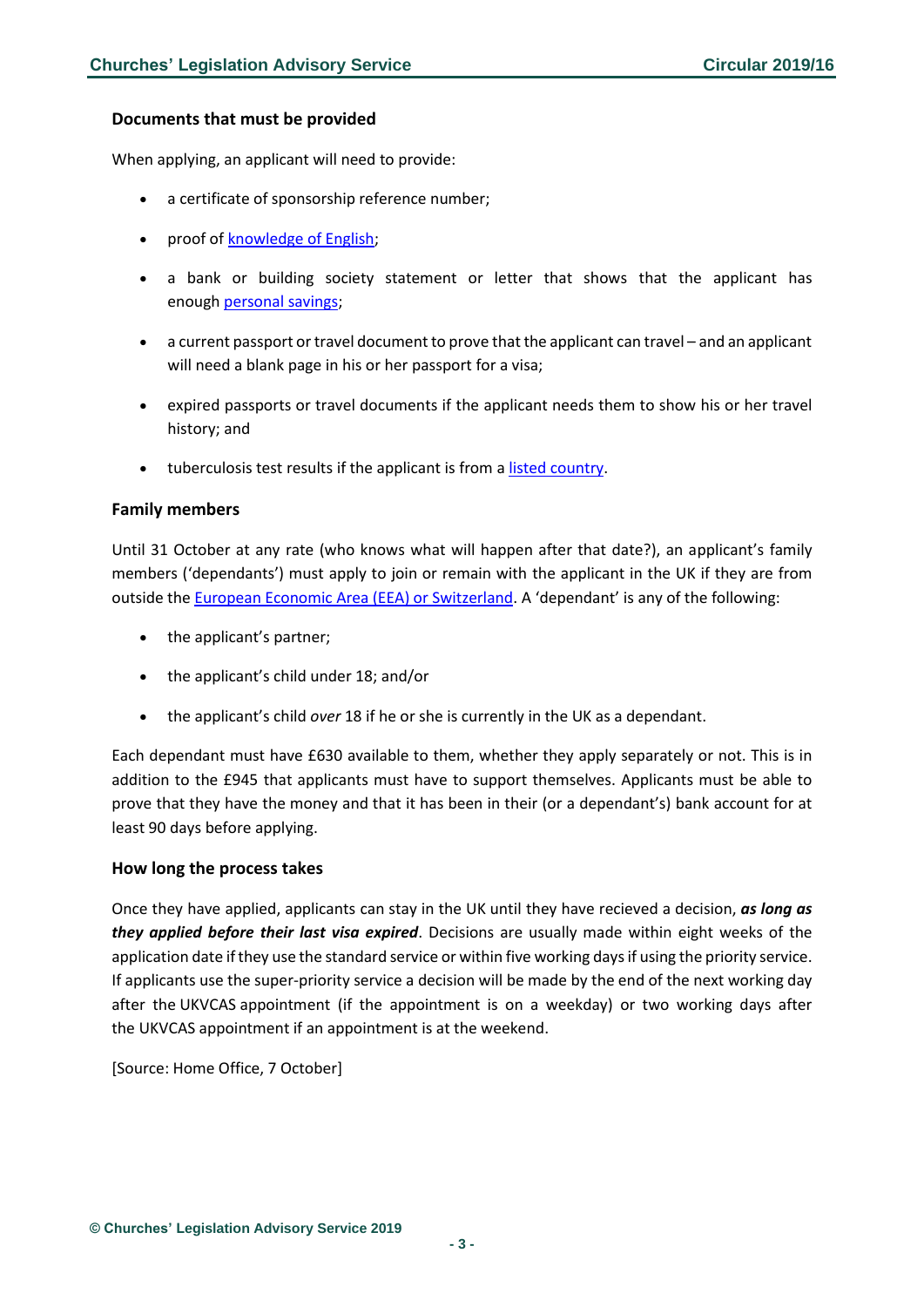# <span id="page-3-0"></span>**Consolidated Immigration Rules on Ministers of Religion**

**For information**

**The following extract is the rules relating to ministers of religion and similar immigrants.** *Because of various deletions, the numbering is not consecutive.*

<span id="page-3-1"></span>**Requirements for leave to enter as a minister of religion, missionary, or member of a religious order**

169. For the purposes of these Rules:

(i) a minister of religion means a religious functionary whose main regular duties comprise the leading of a congregation in performing the rites and rituals of the faith and in preaching the essentials of the creed;

(ii) a missionary means a person who is directly engaged in spreading a religious doctrine and whose work is not in essence administrative or clerical;

(iii) a member of a religious order means a person who is coming to live in a community run by that order.

170. Deleted on 27 November 2008 by paragraph 39 of Statement of Changes HC 1113 except insofar as relevant to paragraph 176 AND 177.

## <span id="page-3-2"></span>**Refusal of extension of stay as a minister of religion, missionary or member of a religious order**

175. An extension of stay as a minister of religion, missionary or member of a religious order is to be refused if the Secretary of State is not satisfied that each of the requirements of paragraph 173 or 174A is met.

## <span id="page-3-3"></span>**Indefinite leave to remain for a minister of religion, missionary or member of a religious order**

176. Indefinite leave to remain may be granted, on application, to a person admitted as a minister of religion, missionary or member of a religious order provided the applicant:

(i) has spent a continuous period of 5 years lawfully in the United Kingdom in this capacity; and

(ii) has met the requirements of paragraph 173 or 174A throughout the 5 year period; and

(iii) is still required for the employment in question as certified by the leadership of the congregation, the employer or the head of the religious order to which the applicant belongs; and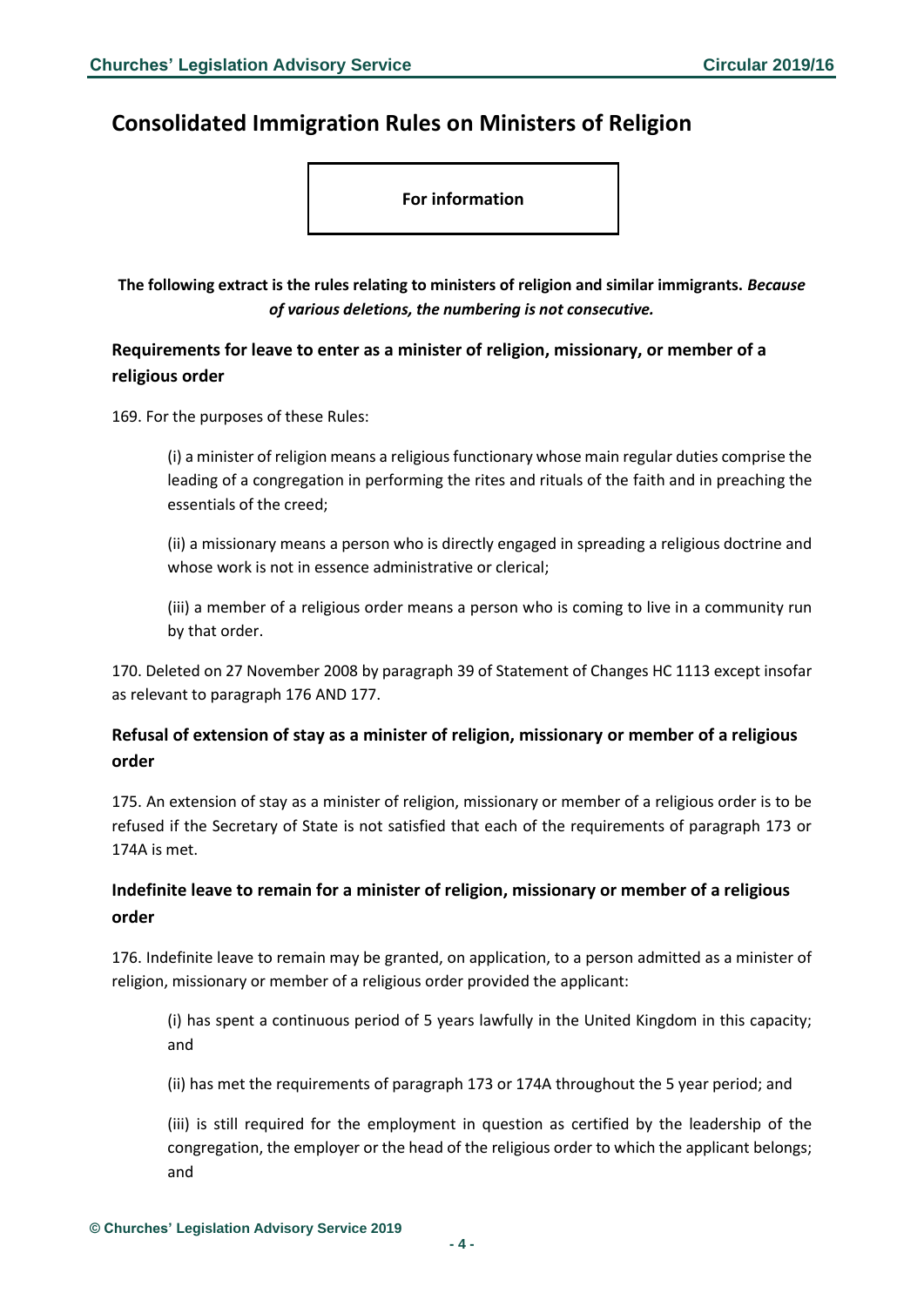(iv) has demonstrated sufficient knowledge of the English language and sufficient knowledge about life in the United Kingdom, in accordance with Appendix KoLL;and

(v) does not fall for refusal under the general grounds for refusal; and

(vi) is not in the UK in breach of immigration laws except that, where paragraph 39E of these Rules applies, any current period of overstaying will be disregarded; and

(vii) provides the specified documents in paragraph 176-SD to evidence the reason for the absences set out in paragraph 128A [*for which, see below*].

#### <span id="page-4-0"></span>**176-SD: Specified documents**

The specified documents referred to in paragraph 176(vii) are:

(a) A letter from the leadership of the congregation, the employer or the head of the religious order to which the applicant belongs, detailing the purpose and period of absences in connection with the employment, including periods of annual leave.

(b) Where the absence was due to a serious or compelling reason, a personal letter from the applicant which includes full details of the reason for the absences and all supporting documents in relation to those reasons - e.g. medical certificates, birth/death certificates, information about the reasons which led to the absence from the UK.

## <span id="page-4-1"></span>**Refusal of indefinite leave to remain for a minister of religion, missionary or member of a religious order**

177. Indefinite leave to remain in the United Kingdom for a minister of religion, missionary or member of a religious order is to be refused if the Secretary of State is not satisfied that each of the requirements of paragraph 176 is met.

**Comment:** The reference in paragraph 176(ii) to having met 'met the requirements of paragraph 173 or 174A throughout the 5 year period' is slightly mystifying, since paragraphs 173 and 174A no longer appear to exist.

#### **\*\*\*\*\*\*\*\*\*\***

**Paragraph 128A** – which appears to govern the entire process – is as follows:

#### <span id="page-4-2"></span>**General requirements for indefinite leave to remain**

128A. The following rules apply to all requirements for indefinite leave to remain in Part 5:

(a) references to a "continuous period" of 5 years or 4 years "lawfully in the UK" mean, subject to paragraph (aa), residence in the United Kingdom for an unbroken period with valid leave, and for these purposes a period shall be considered unbroken where:

(i) the applicant has not been absent from the UK for more than 180 days during any 12 month period in the continuous period, except that: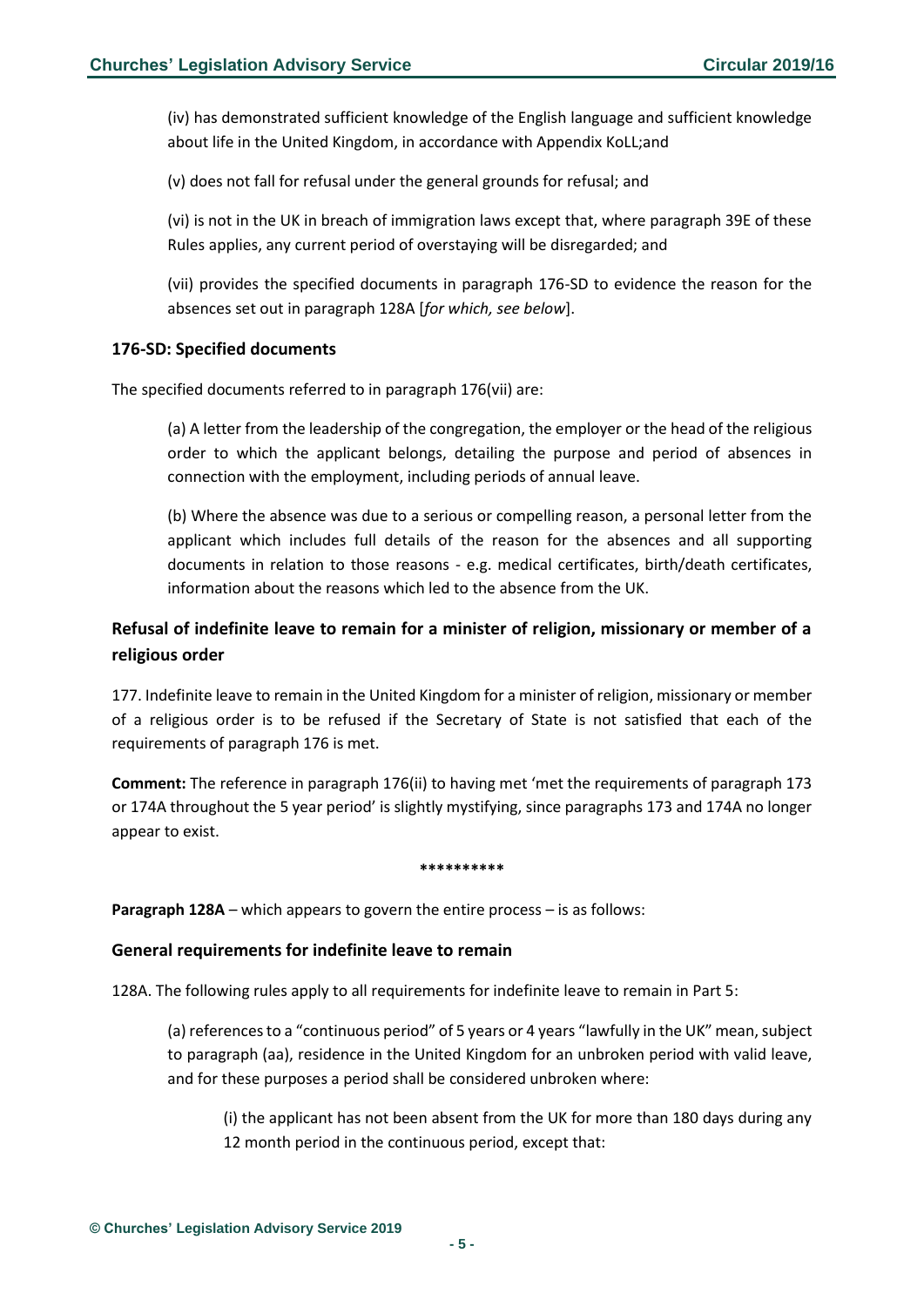(1) any absence from the UK for the purpose of assisting with a national or international humanitarian or environmental crisis overseas shall not count towards the 180 days, if the applicant provides evidence that this was the purpose of the absence(s) and that their employer, if there was one, agreed to the absence(s) for that purpose; and

(2) for any absences from the UK during periods of leave granted under the Rules in place before 11 January 2018, the applicant must not have been absent from the UK for more than 180 days during each consecutive 12 month period, ending on the same date of the year as the date of the application for indefinite leave to remain.

(ii) the applicant has existing limited leave to enter or remain upon their departure and return, except that:

(1) where that leave expired no more than 28 days prior to a further application for entry clearance which was made before 24 November 2016 and subsequently granted,

(2) where, on or after 24 November 2016, the applicant makes a further application for entry clearance during the currency of continuing limited leave which is subsequently granted, or

(3) where, on or after 24 November 2016, the applicant makes a further application for entry clearance within 14 days of the applicant's leave expiring and the Secretary of State considers that there was a good reason beyond the control of the applicant or their representative, provided in or with the application for indefinite leave to remain, why the application could not be made during the currency of continuing limited leave, or

(4) where a successful application for entry clearance is made following the refusal of a previous application to which (2) or (3) otherwise applies, and the application was made within 14 days of that refusal (or the expiry of the timelimit for making an in-time application for administrative review, or any administrative review or appeal being concluded, withdrawn or abandoned or lapsing), that period spent without existing leave, pending the applicant's re-entry into the United Kingdom, shall be disregarded; and

(iii) the applicant has any previous period of overstaying disregarded where paragraph 39E of these Rules applies; and

(iv) the applicant has any previous period of overstaying between periods of leave disregarded where: the further application was made before 24 November 2016 and within 28 days of the expiry of leave; or the further application was made on or after 24 November 2016 and paragraph 39E of these Rules applied.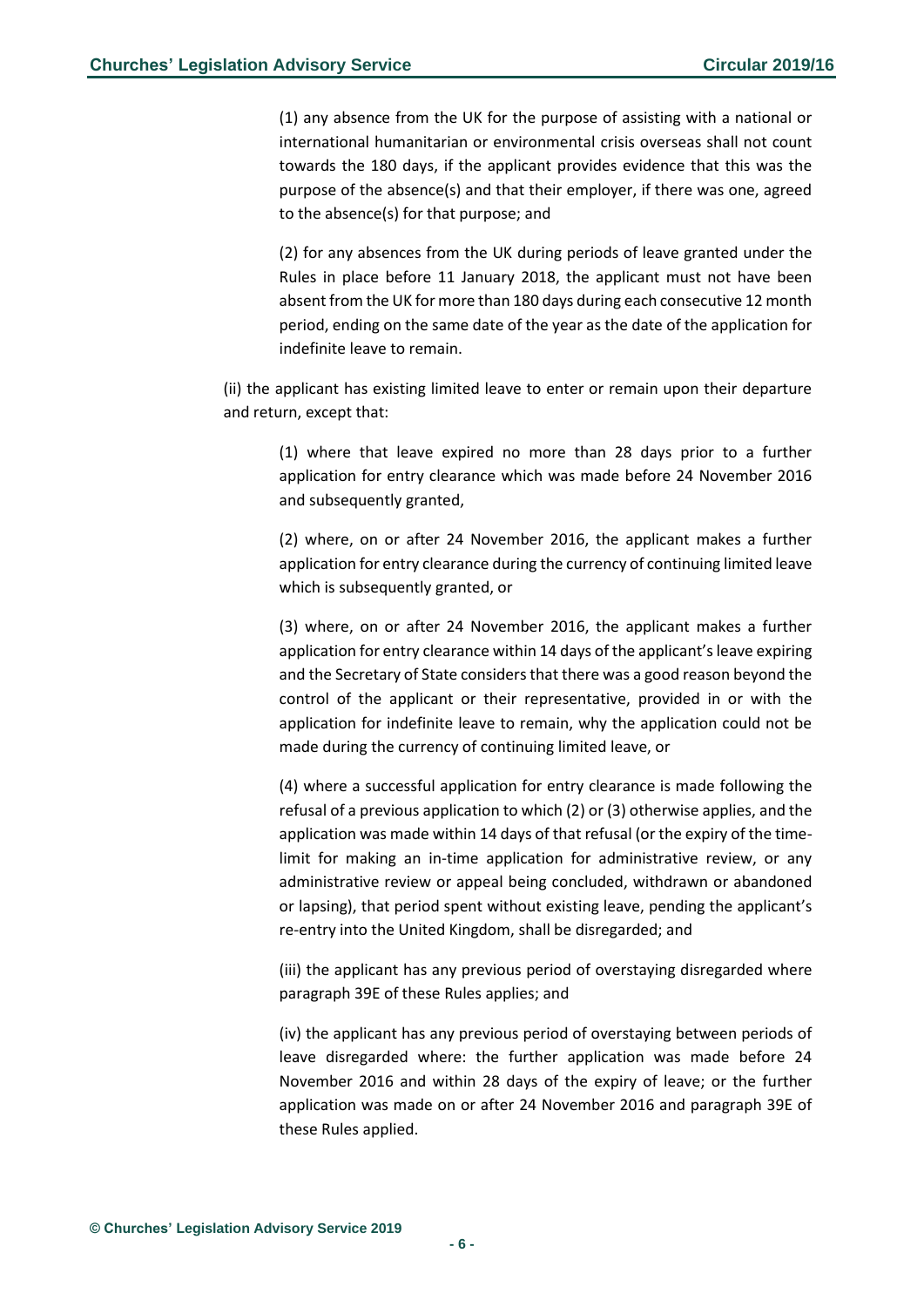(aa) For the purposes of paragraph (a), time spent with valid leave in the Bailiwick of Guernsey, Bailiwick of Jersey or the Isle of Man may be included in the continuous period of 5 or 4 years residence in the UK, provided that:

(i) the leave granted in the Bailiwick of Guernsey, Bailiwick of Jersey or the Isle of Man was granted in a category equivalent to those specified in the indefinite leave to remain provisions in this Part; and

(ii) any period of leave granted in the Bailiwick of Guernsey, Bailiwick of Jersey or the Isle of Man as a work permit holder was for employment:

> (a) in a job which appears on the list of occupations skilled to National Qualifications Framework level 3 or above, as stated in the Codes of Practice in Appendix J, or

> (b) in a job which appears in the Creative Sector Codes of Practice in Appendix J, or

(c) as a professional sportsperson (including as a sports coach); and

(iii) in the case of leave granted in the Bailiwick of Guernsey, Bailiwick of Jersey and the Isle of Man as an overseas domestic worker in a private household, it was granted before 6 April 2012; and

(iv) the most recent period of leave in the relevant continuous period of 5 years or 4 years has been granted in the United Kingdom.

(b) Except for periods when the applicant had leave as a highly skilled migrant, a selfemployed lawyer, leave granted under Part 6 of these rules or on the grounds of his UK Ancestry, and subject to paragraph (ba):

(i) the applicant must have been employed in the UK continuously throughout the five years, under the terms of his work permit or in the employment for which he was given leave to enter or remain, except that any breaks in employment in which he applied for leave as a work permit holder or as an employee under any provision of this section to work for a new employer shall be disregarded provided this is within 60 days of the end of his employment with his previous employer.

(ii) any absences from the UK must have been for a purpose that is consistent with the continuous permitted employment in (i), including paid annual leave or for serious or compelling reasons.

(ba) For the purposes of paragraph (b), continuous employment in the UK may include employment in the Bailiwick of Guernsey, Bailiwick of Jersey and the Isle of Man under the terms of his work permit or in the employment for which he was given leave to enter or remain, provided that the most recent work permit or period of leave was granted in the UK; and, in any such case, paragraph (b) shall apply to employment in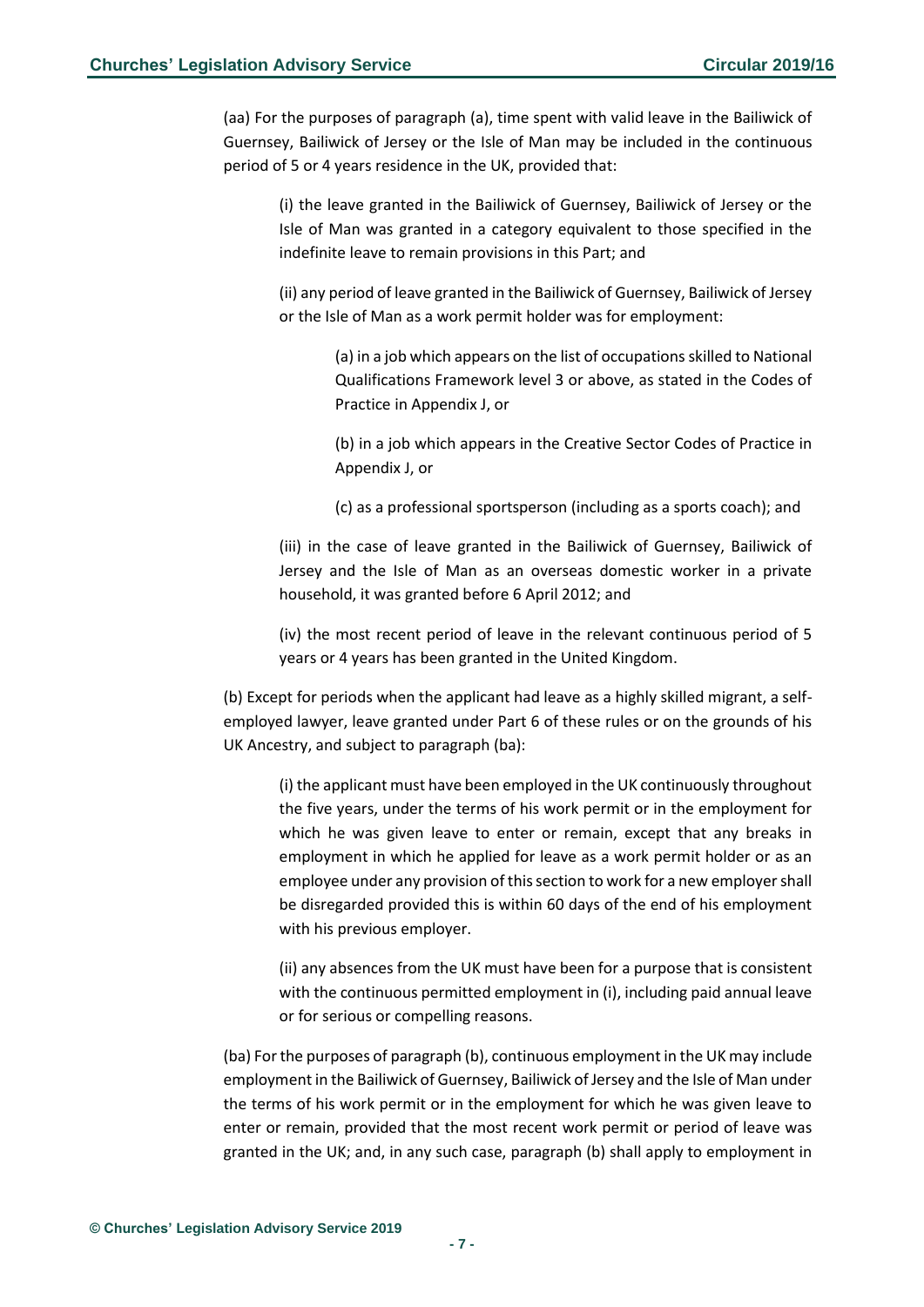the Bailiwick of Guernsey, Bailiwick of Jersey and the Isle of Man in the same way as it applies to employment in the UK.

[Souce: Home Office, 7 October]

**Finally:**

#### <span id="page-7-0"></span>**Attributes for Tier 2 (Ministers of Religion) Migrants**

85. An applicant applying for entry clearance or leave to remain as a Tier 2 (Ministers of Religion) Migrant must score 50 points for attributes (which a Certificate of Sponsorship provides).

88. In order to obtain points for sponsorship. the applicant will need to provide a valid Certificate of Sponsorship reference number in this category.

89. A Certificate of Sponsorship reference number will only be considered to be valid for the purposes of this sub-category if:

(a) the number supplied links to a Certificate of Sponsorship Checking Service entry that names the applicant as the Migrant and confirms that the sponsor is sponsoring him as a Tier 2 (Minister of Religion) Migrant, and

(b) the Sponsor is an A-rated Sponsor, unless:

(1) the application is for leave to remain, and

(2) the applicant has, or was last granted, leave as a Tier 2 (Minister of Religion) Migrant, and

(3) the applicant is applying to work for the same employer named on the Certificate of Sponsorship which led to his last grant of leave.

90. The sponsor must have assigned the Certificate of Sponsorship reference number to the migrant no more than 3 months before the application is made and the reference number must not have been cancelled by the Sponsor or by the United Kingdom Border Agency since then.

90A. The application for entry clearance or leave to remain must have been made no more than 3 months before the start of the employment as stated on the Certificate of Sponsorship.

91. The migrant must not previously have applied for entry clearance, leave to enter or leave to remain using the same Certificate of Sponsorship reference number, if that application was either approved or refused (not rejected as an invalid application, declared void or withdrawn).

92. in addition, the Certificate of Sponsorship Checking Service entry must:

(a) confirm that the applicant is being sponsored to perform religious duties, which:

(i) must be work which is within the Sponsor's organisation, or directed by the Sponsor's organisation,

(ii) may include preaching, pastoral work and non pastoral work,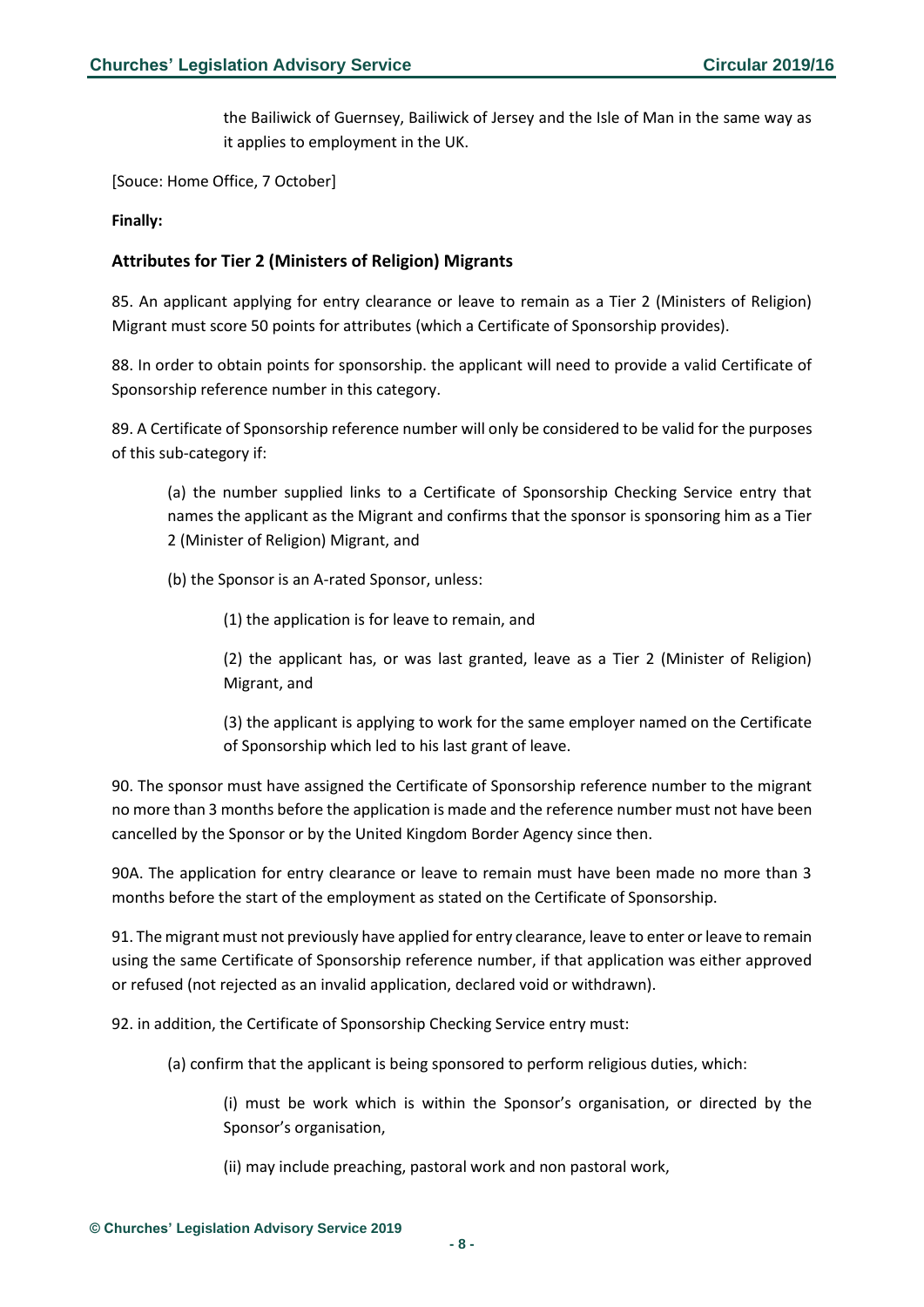(iii) must not involve mainly non-pastoral duties, such as school teaching, media production, domestic work, or administrative or clerical work, unless the role is a senior position in the Sponsor's organisation, and

(b) provide an outline of the duties in (a),

(c) if the Sponsor's organisation is a religious order, confirm that the applicant is a member of that order,

(d) confirm that the applicant will receive pay and conditions at least equal to those given to settled workers in the same role, that the remuneration complies with or is exempt from National Minimum Wage regulations, and provide details of the remuneration,

(e) confirm that the requirements of the resident labour market test, as set out in paragraph 92A below, in respect of the job, have been complied with, unless the applicant is applying for leave to remain and the Sponsor is the same Sponsor as in his last grant of leave,

(f) confirm that the migrant:

(i) is qualified to do the job in respect of which he is seeking leave as a Tier 2 (Minister of Religion) Migrant,

(ii) intends to base himself in the UK, and

(iii) will comply with the conditions of his leave, if his application is successful, and

(g) confirm that the Sponsor will maintain or accommodate the migrant.

92A. To confirm that the Resident Labour Market Test has been passed or the role is exempt from the test, and for points to be awarded, the Certificate of Sponsorship Checking Service entry must confirm:

(a) That the role is supernumerary, such that it is over and above the Sponsor's normal staffing requirements and if the person filling the role was not there, it would not need to be filled by anyone else, with a full explanation of why it is supernumerary; or

(b) That the role involves living mainly within and being a member of a religious order, which must be a lineage of communities or of people who live in some way set apart from society in accordance with their specific religious devotion, for example an order of nuns or monks; or

(c) That the Sponsor holds national records of all available individuals, details of those records and confirmation that the records show that no suitable settled worker is available to fill the role; or

(d) That a national recruitment search was undertaken, including the following details:

(i) Where the role was advertised, which must be at least one of the following:

(1) a national form of media appropriate to the Sponsor's religion or denomination,